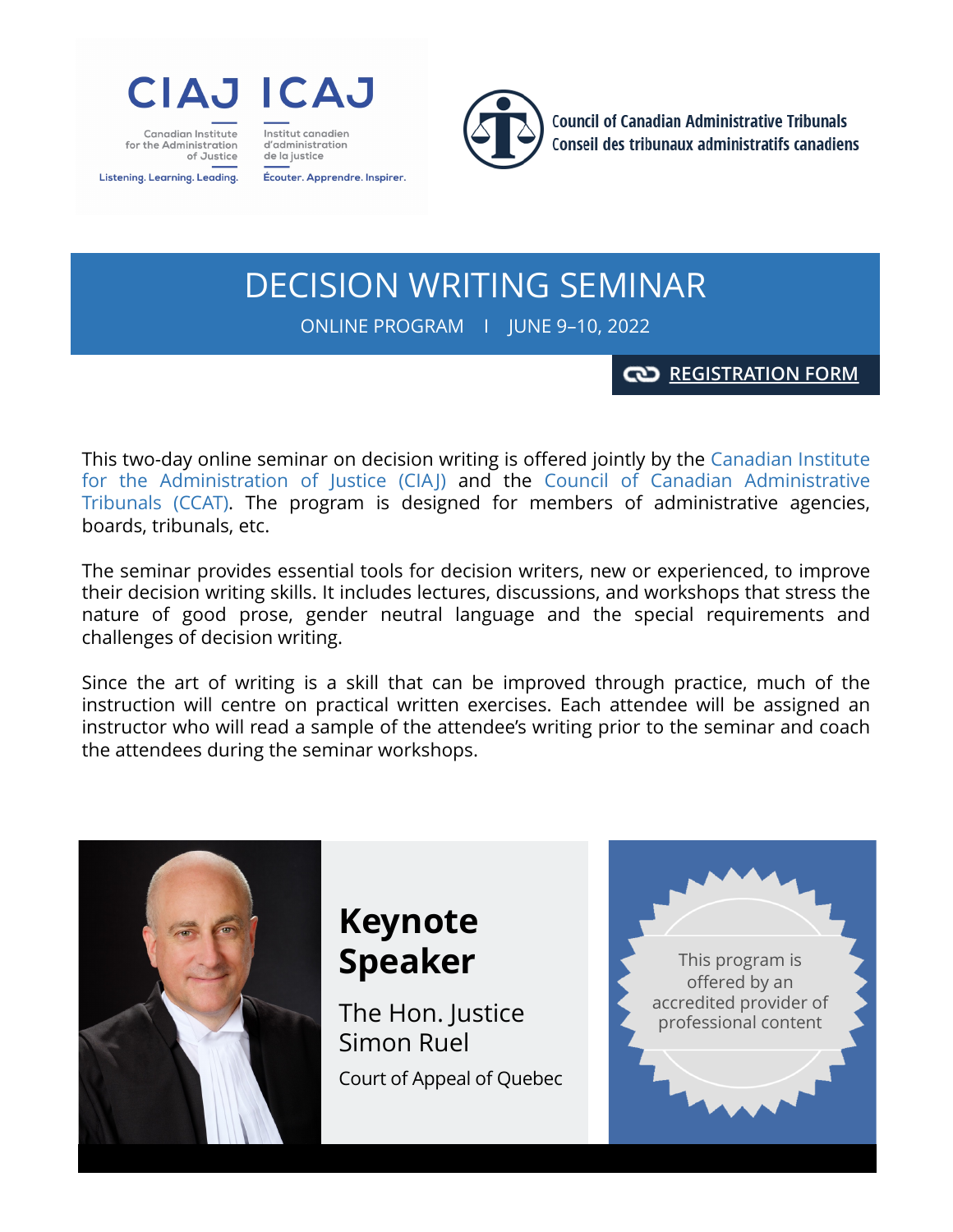## AGENDA │ JUNE 9

### **START TIME ACCORDING TO DIFFERENT TIME ZONES IN CANADA**

**PT:** 8:00 am **MT:** 9:00 am **CT:** 10:00 am **ET:** 11:00 am **AT:** 12:00 pm **NT:** 12:30 pm **NOTE:** The time zone used in the program is Eastern Time

| $10:45 - 11:00$ am                  | <b>LOG IN - STAND BY</b>                                                                                                                                                                                                                                                                  |
|-------------------------------------|-------------------------------------------------------------------------------------------------------------------------------------------------------------------------------------------------------------------------------------------------------------------------------------------|
| $11:00 - 11:10$ am                  | <b>WELCOME REMARKS</b>                                                                                                                                                                                                                                                                    |
| 11:10 am $-$ 12:10 pm<br>Presenter: | <b>LECTURE: GOOD REASONS [VIRTUAL PLENARY ROOM]</b><br><b>Justice Simon Ruel, Court of Appeal of Quebec</b>                                                                                                                                                                               |
| 12:10 - 12:25 pm                    | <b>BREAK</b>                                                                                                                                                                                                                                                                              |
| 12:25 - 1:25 pm<br>Presenter:       | LECTURE: WHAT IS ISSUE-BASED STRUCTURE? [VIRTUAL PLENARY ROOM]<br>Professor Virginia McRae, Faculty of Law - Common Law Section,<br>University of Ottawa<br>- Key principles of issue-based structure<br>- Identify the deep issue<br>- Identify the issues<br>- How to write your issues |
| $1:25 - 1:55$ pm                    | <b>LUNCH</b>                                                                                                                                                                                                                                                                              |
|                                     |                                                                                                                                                                                                                                                                                           |
| $1:55 - 2:30$ pm                    | <b>GROUP WORKSHOPS: ISSUE STRUCTURE [VIRTUAL BREAKOUT ROOMS]</b><br>- Identify the deep issue                                                                                                                                                                                             |
| $2:30 - 3:10$ pm                    | LECTURE: OVERVIEWS & POINT-FIRST WRITING [VIRTUAL PLENARY ROOM]                                                                                                                                                                                                                           |
| Presenter:                          | Professor Virginia McRae, Faculty of Law - Common Law Section,<br>University of Ottawa                                                                                                                                                                                                    |
|                                     | - Overview<br>- Context<br>- Point-first writing<br>- Context before details<br>- Headings                                                                                                                                                                                                |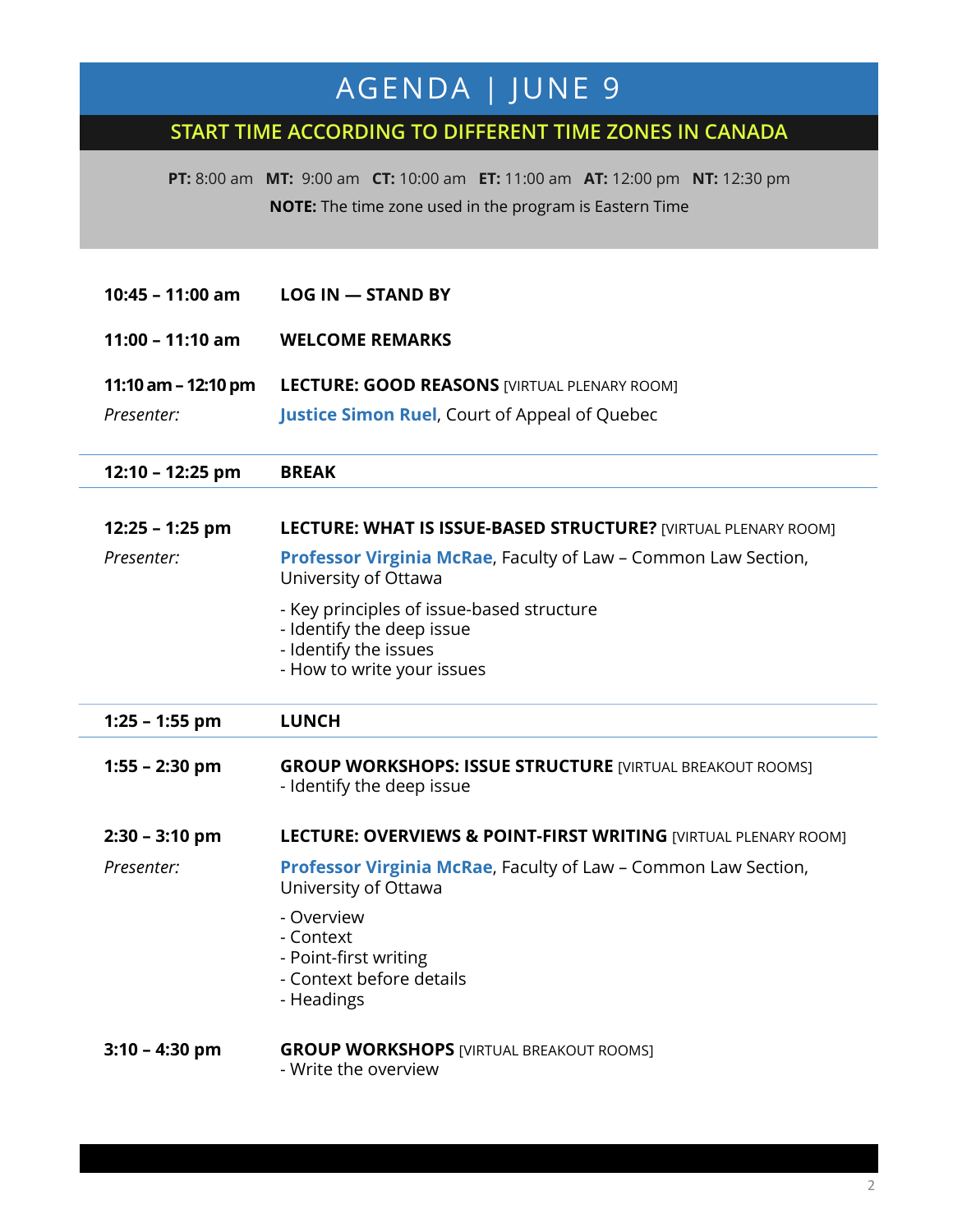# AGENDA | JUNE 10

| 10:45 - 11:00 am | $LOG IN - STANDARD BY$                                                                                      |
|------------------|-------------------------------------------------------------------------------------------------------------|
| 11:00 am - Noon  | <b>LECTURE: MANAGING THE FACTS [VIRTUAL PLENARY ROOM]</b>                                                   |
| Presenter:       | Professor Katherine Vitale Lopez, Faculty of Law, University of Toronto                                     |
| Noon - 1:00 pm   | <b>GROUP WORKSHOPS [VIRTUAL BREAKOUT ROOMS]</b>                                                             |
|                  | - Select the facts, evidence and law appropriate for each issue                                             |
| $1:00 - 1:45$ am | <b>LUNCH</b>                                                                                                |
|                  |                                                                                                             |
| $1:45 - 2:45$ pm | <b>LECTURE: CLEAR WRITING [VIRTUAL PLENARY ROOM]</b>                                                        |
| Presenter:       | Professor Katherine Vitale Lopez, Faculty of Law, University of Toronto                                     |
|                  | - Sentences and words<br>- Paragraphs and sentence revision                                                 |
| $2:45 - 4:30$ pm | <b>GROUP WORKSHOPS: WORKSHOPS ON CLEAR WRITING &amp;</b><br><b>REVISIONS [VIRTUAL BREAKOUT ROOMS]</b>       |
|                  | (Break during the workshop)                                                                                 |
| $4:30 - 4:45$ pm | <b>Q&amp;A AND TAKEAWAYS [VIRTUAL PLENARY ROOM]</b>                                                         |
| Presenters:      | Professor Virginia McRae, Faculty of Law - Common Law Section,                                              |
|                  | University of Ottawa<br>Ms. Christine Moisan, Communications Consultant, Christine Moisan<br>Communications |
|                  | Christine O'Doherty, Executive Director, Canadian Institute for                                             |
|                  | the Administration of Justice (CIAJ)                                                                        |
|                  | Professor Katherine Vitale Lopez, Faculty of Law, University of Toronto                                     |

*Workshop Facilitators:*

**Professor Virginia McRae • Ms. Christine Moisan • Ms. Christine O'Doherty • Professor Katherine Vitale Lopez**